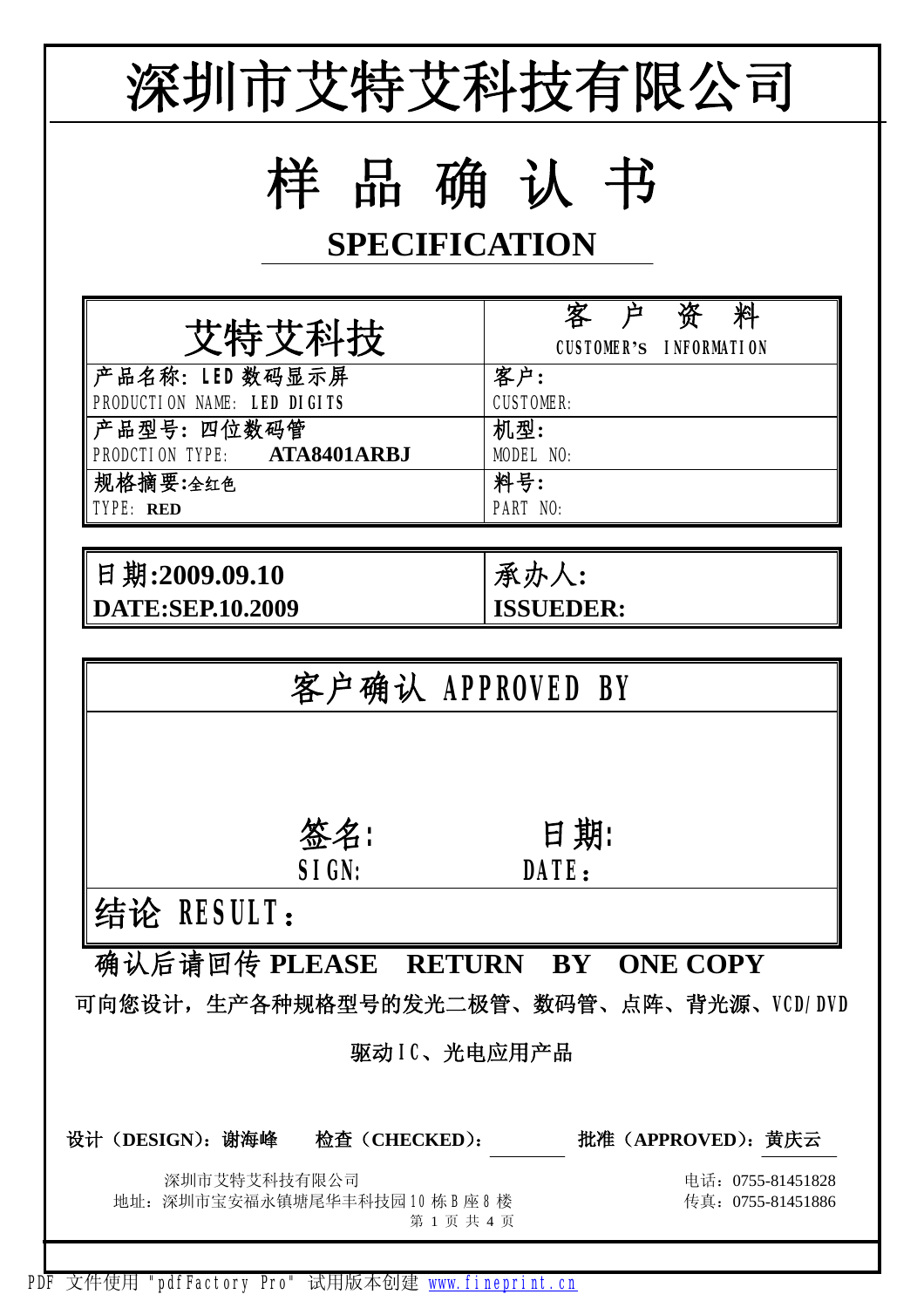## **深圳市艾特艾科技有限公司**

**产品说明书**

1. 型号 (PART NO.): 印章是: ATA8401ARBJ

## **2. 说明(Description):**

发光颜色 (Emitted Color): 全红色

外观颜色(Lens Color):黑、白两色

外形尺寸 (Max Size): 71.60\*25.70\*8.50

## **极限参数(Absolute Maximum Ratings)**

**红色(RED)**

| 参数(Parameter)                      | 单位<br>(Symbol) | 极限值<br>(Maximum Rating) | 单位(Unit) |  |
|------------------------------------|----------------|-------------------------|----------|--|
| 功耗 (Power Dissipation)             | Pd             | 38                      | mW       |  |
| 脉冲电流 (Peak Forward Current)        | I fp           | 60                      | mA       |  |
| 直流电流 (Continuous Forward Current)  | Ifm            | 20                      | mA       |  |
| 反向电压 (Reverse Voltage)             | <b>VR</b>      | 5                       |          |  |
| 工作温度 (Operating Temperature Range) | <b>Topr</b>    | $-20 \rightarrow +65$   | °C       |  |
| 储藏温度 (Storage Temperature Range)   | Tstg           | $-20 \rightarrow +70$   | °C       |  |
| 静电电压 (Static Voltage)              | Var            | 1000                    |          |  |

**\***焊接温度(Lead Sodering Temperature):260℃ for 3 seconds

\*当工作温度高于 25℃时,Ifm,Ifp 和 Id 必须降低;电流降低率是-0.36mA/℃(直流驱动),或-0.86mA/℃ (脉冲驱动)功耗降低率是-0.75mW/℃。产品的工作电流不能大于对应工作温度条件 Ifm 或 Ifp 的 60%。 For operation above 25℃, The Ifm Ifp & Pd must be derated, the Curent derating is –0.36mA/℃ for DC drive and -0.86mA/℃ for Pulse drive, the power dissipation is -0.75mW/℃. The product working current must not more than the 60% of the Ifm or Ifp according to the working temperature.

## **光电特性(Optical-Electronical Characteristic) 建议使用驱动检测 红色(RED )**

|      | 参数 (Parameter)       | 测试条件<br>(Test CONDITING) | 单位<br>(Symbol)      | Mi n           | <b>Type</b>    | <b>Max</b>                   | 单位<br>$(\text{Unit})$ |
|------|----------------------|--------------------------|---------------------|----------------|----------------|------------------------------|-----------------------|
| 发光强度 | (Luminous Intensity) | $I = 10mA$               | l v                 | 20             | 25             | 30                           | <b>Ncd</b>            |
| 正向电压 | (Forward Voltage)    | $I = 10mA$               | VF                  | $\blacksquare$ | 1.9            | $\blacksquare$               | V                     |
| 反向电流 | (REVERSE Current)    | $V_R = 5V$               | <b>IR</b>           |                | $\blacksquare$ | 100                          | uA                    |
| 波长   | (Peak Wavelength)    | $I = 10mA$               | $\lambda$ p         | 635            | 638            | 640                          | n <sub>m</sub>        |
| 带宽   | (Spectral Bandwidth) | $I = 10mA$               | $\triangle \lambda$ | $\blacksquare$ | 20             | -                            | n <sub>m</sub>        |
| 査看角度 | (View Angle)         | $I = 10m$                | $2 \theta 1/2$      | $\blacksquare$ | 60             | $\qquad \qquad \blacksquare$ | Deg.                  |

**设计(DESIGN):谢海峰 检查(CHECKED): 批准(APPROVED):黄庆云**

深圳市艾特艾科技有限公司 电话:0755-81451828 地址: 深圳市宝安福永镇塘尾华丰科技园 10 栋 B 座 8 楼  $\blacksquare$  7 75 755-81451886 第 2 页 共 4 页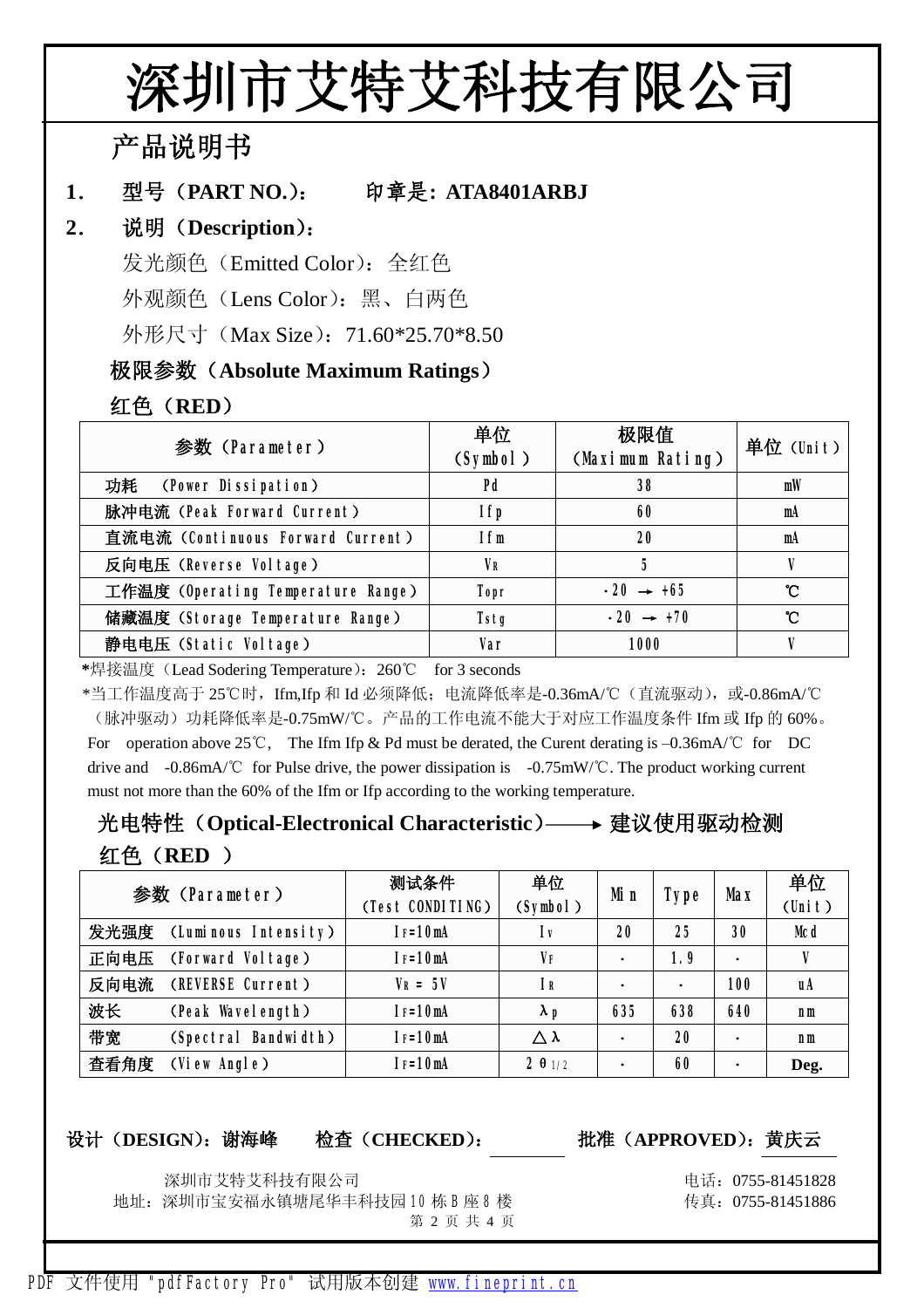